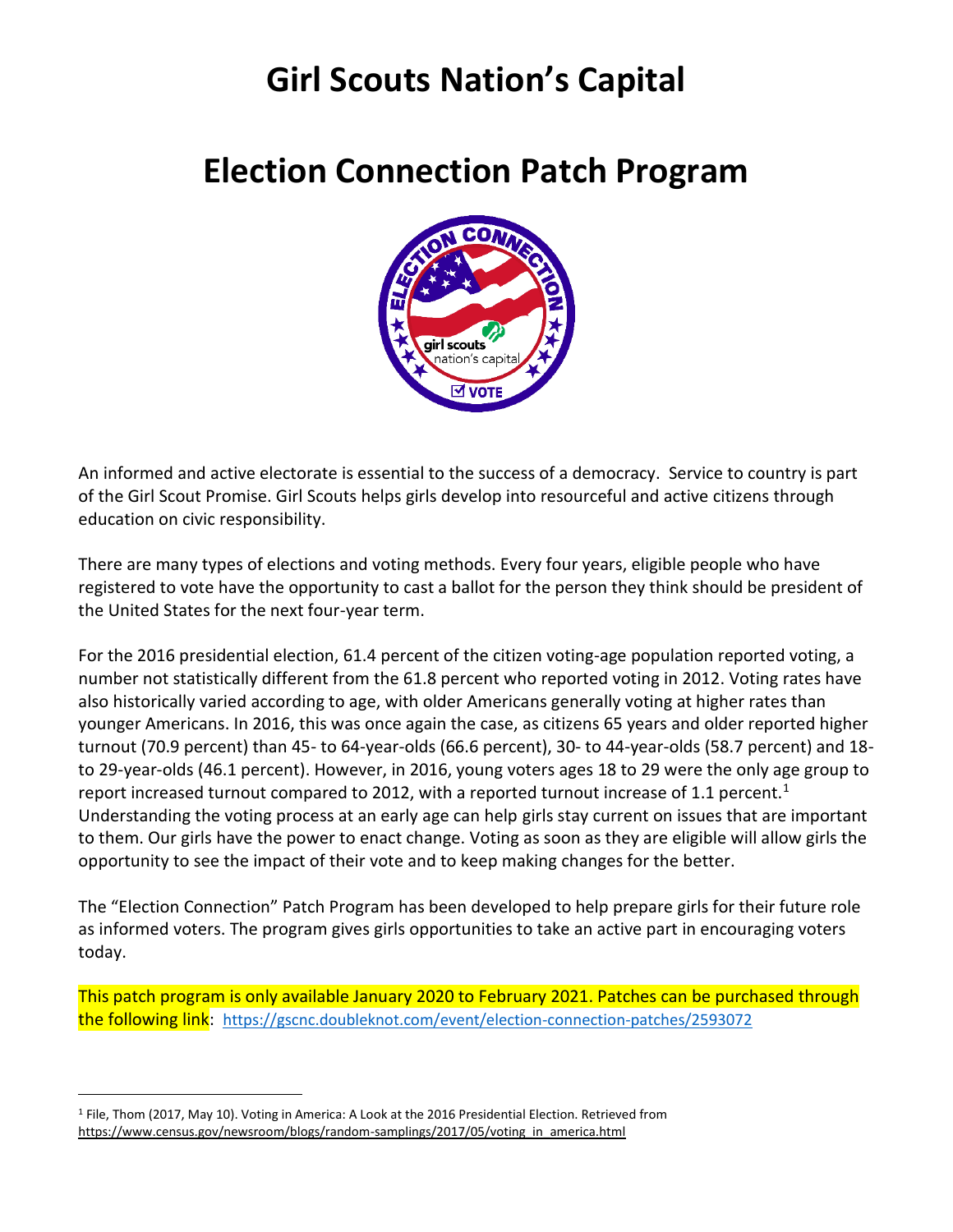## **GSUSA Policy on Political Activity**

While working on this program, it is important that girls and adults follow the Girl Scouts of the USA policy concerning political activity as stated in the Blue Book of Basic Documents, 2015:

#### **POLITICAL AND LEGISLATIVE ACTIVITY**

Girl Scouts of the United States of America and any Girl Scout council or other organization holding a Girl Scouts of the United States of America credential may not, nor may they authorize anyone on their behalf to, participate or intervene directly or indirectly in any political campaign on behalf of or in opposition to any candidate for public office; or participate in any legislative activity or function which contravenes the laws governing tax-exempt organizations.

#### **As stated in the Electioneering Practices and Guidelines published by the Public Policy and Advocacy division of GSUSA:**

When acting as a Girl Scout representative, a Girl Scout council staff person, volunteer or young Girl Scout **may NOT** engage in the following prohibited electoral activity:

- Endorse any candidate for public office.
- Influence in any way the nomination or election of someone to a federal, state or local public office or to an office in a political organization.
- Mobilize constituents to support or defeat a candidate.
- Use official Girl Scout letterhead or office email to write in support or opposition of a candidate
- Distribute campaign materials, including flyers, postcards, newsletters and signage.
- Let a political candidate use any council office space or property for a campaign event.
- Coordinate or host council site visits, activities or other functions with an election campaign office.
- Participate in any election events or activities, including a campaign parade or rally.
- Host a flag ceremony to open a political campaign event.
- Provide public opinions about a candidate.
- Wear official Girl Scout uniforms or other insignia to a political campaign event or fundraiser, even during non-work hours.
- Wear campaign buttons on the Girl Scout uniform at any time, as well as on non-Girl Scout apparel, while conducting official Girl Scout business.
- Make financial contributions to candidates or political parties on behalf of Girl Scouts, meaning any payment, loan, deposit, gift, or other transfer of anything of value.

#### **It IS, however, acceptable for Girl Scout staff and volunteers to engage in the following activities:**

- Write, visit, or call your members of congress, governor, state legislator and all other local policy makers in support or opposition to legislation, especially when Girl Scout or girl issues arise.
- Keep your members of congress, governor, state legislators and all other local policy makers informed about your Council's work. For example, you may continue to mail to your elected officials newsletters, key press releases, fact sheets, annual reports, and other relevant Council publications with your position on legislative proposals (including ballot measures) and other public issues.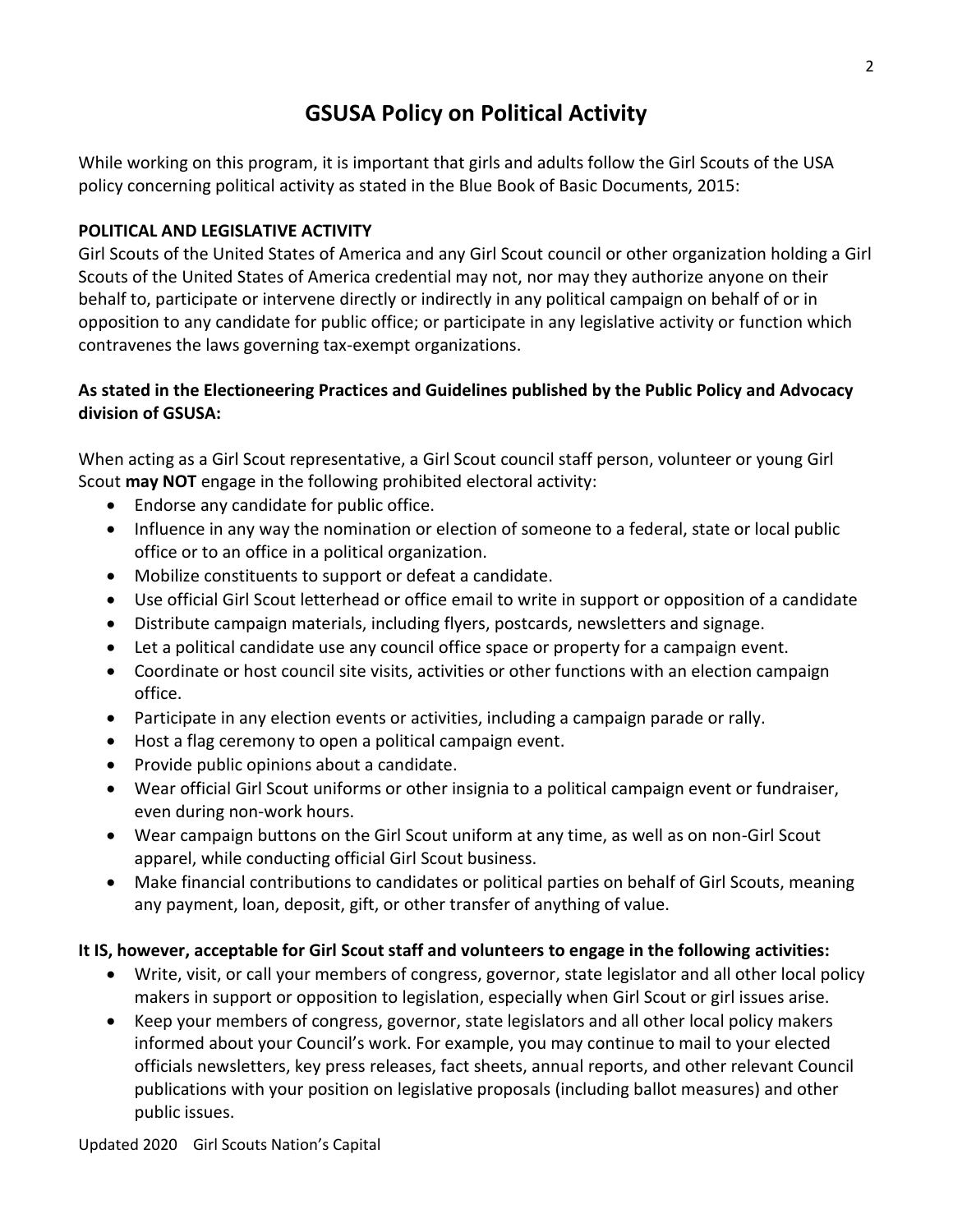- Invite your elected officials to major Council events, such as Gold Award ceremonies or other community events, hosted by your Council as long as the elected official is clear that they cannot use their speaking time as an election-related platform.
- Participate in and host "get out the vote" registration drives. Registration may not be limited to a particular political party or on behalf of a specific political party or candidate.

#### **It IS acceptable for Girl Scout staff and volunteers to teach girls about the election process by encouraging them to participate in the following activities:**

- Going to the polls with an adult on Election Day.
- Collecting signatures of members in their community who promise that they will vote on Election Day such as participating in the "I Promise a Girl Scout I Will Vote" campaign and publicizing the efforts.
- Stage a public candidate debate on a wide range of issues concerning girls that the candidates would address if elected to the office and that are of interest to the public.
- Equally attend Republican and Democratic candidate events in Girl Scout uniform and ask candidates questions about issues that are important to girls and publicize the responses.

GSUSA respects that Girl Scout staff and volunteers may hold strong political convictions concerning the upcoming elections; however, it is crucial that you adhere to the GSUSA policy. Participation in electioneering as Girl Scouts could result in the loss of our 501 (C) (3) tax-exempt status. If you have any questions or concerns regarding this topic, please contact the GSUSA Public Policy and Advocacy Office at 202-659-3780 or advocacy@girlscouts.org.

#### **TAKING A NON-PARTISAN APPROACH**

Discussions of different political parties and views are an important part of this program and should be encouraged. Troops should concentrate on general education about the election. When looking at an issue, girls should research all viewpoints so girls can make informed, independent decisions. Adults should be careful not to present a biased point of view.

Troops may want to develop a parent letter using the wording found on the next page of this handout to inform parents of their daughter's participation in the program.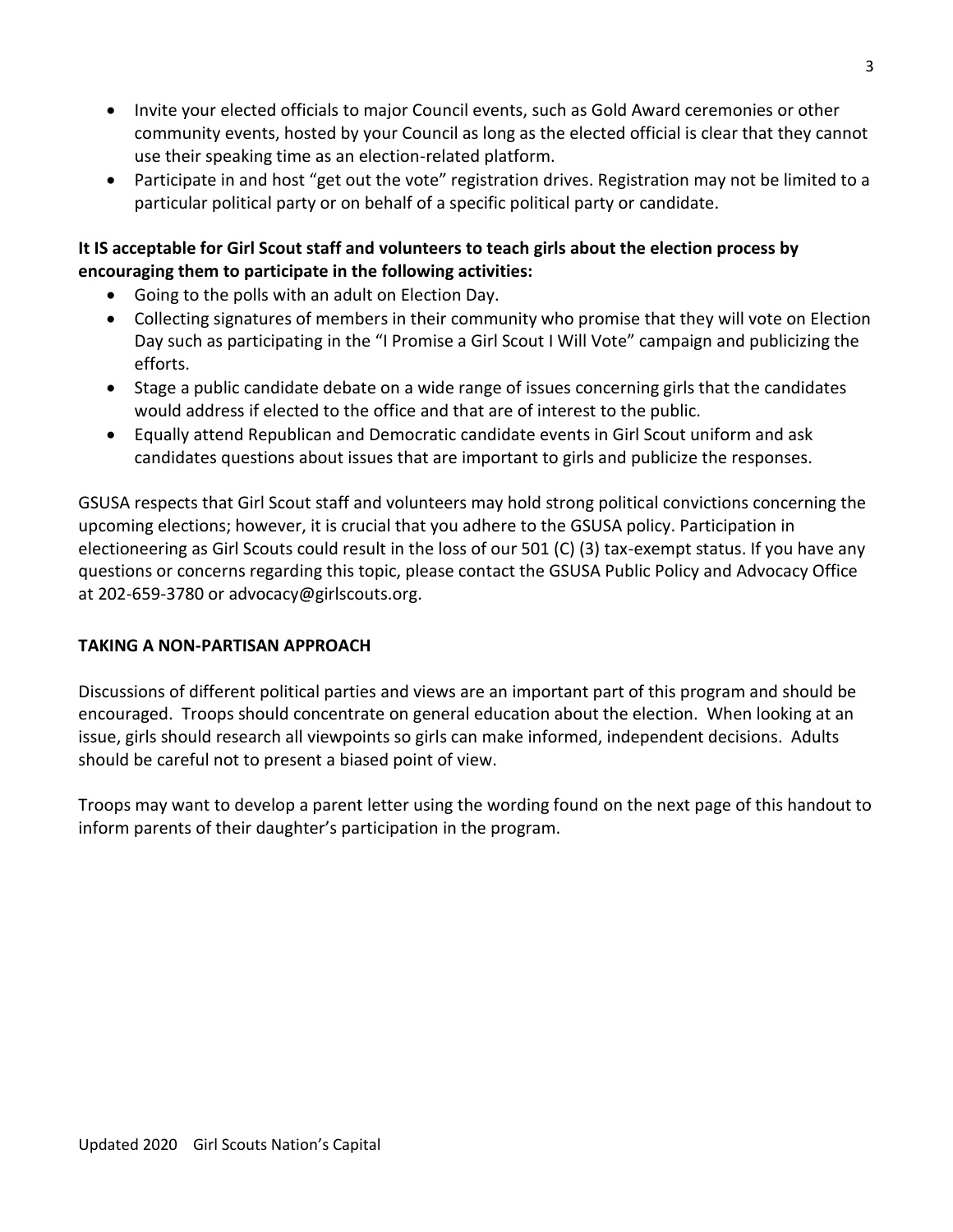#### **SAMPLE FAMILY LETTER**

Dear Parent/Guardian:

Troop \_\_\_\_\_\_\_\_\_\_\_\_\_ will be participating in a patch program called "Election Connection". It is a **nonpartisan** educational program designed to:

- Inform girls about the election process,
- Empower girls to help educate people in their communities about the election process, and
- Empower girls to encourage adults to vote.

Girls will be learning about their communities, political parties, and how to register to vote. They will be discussing issues and candidates, but Girl Scouts may not endorse a candidate or take a stance on one side of any issue. The activities will stress learning about the election process and looking at all candidates and all sides of an issue.

We encourage you to answer questions and discuss topics related to elections to assist the troop in inspiring girls to become informed citizens. Please contact me if you have any questions or would like to review the program material.

Sincerely,

Leader Name, Troop #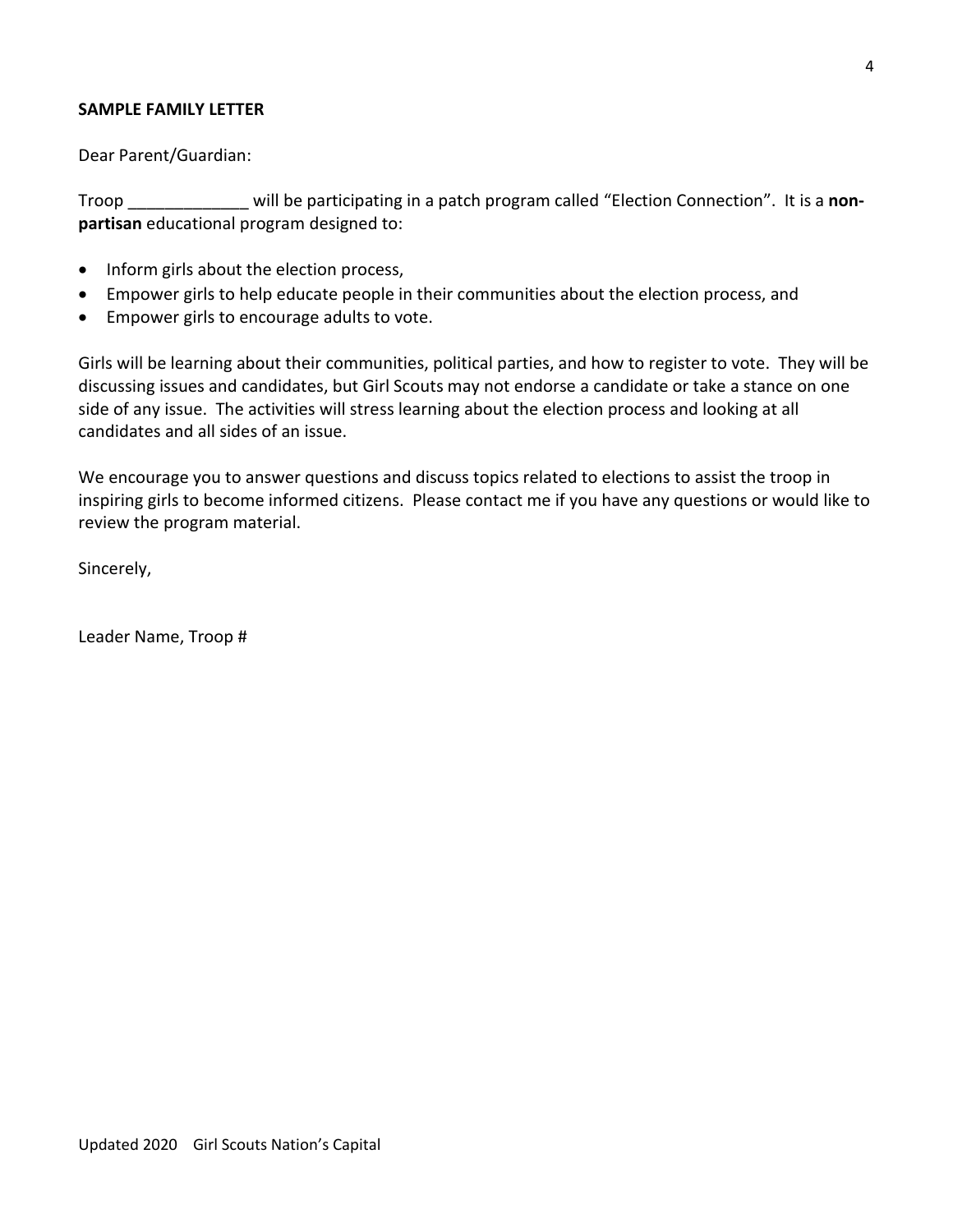## **Election Connection Patch Requirements**

• All levels must complete the **Required** activity, **one** activity from each of the **Discover**, **Connect**, and **Take Action** sections, and the **Reflection**.

In addition ….

- Juniors complete one additional activity from any section
- Cadettes complete two additional activities from any section
- Seniors complete three additional activities from any section
- Ambassadors complete four additional activities from any section



**Election Language.** Understanding the terms used in connection with an election is important in understanding the process. Below is a list of election-related words. Use a dictionary or the Internet to look up unknown words at your level as well as unfamiliar words in the younger levels. Do one of the activity suggestions below.

| <b>Brownie</b>  | <b>Junior</b>    | <b>Cadette</b>  | <b>Senior</b>            | Ambassador          |
|-----------------|------------------|-----------------|--------------------------|---------------------|
| Campaign        | <b>Ballot</b>    | Congress        | Absentee-voter           | Caucus              |
| Candidate       | Citizen          | Convention      | Domestic issue           | Delegate            |
| Democrat        | Constitution     | Debate          | <b>Electoral College</b> | District            |
| Election        | Democracy        | Endorse         | Eligible voter           | Economic policy     |
| Independent     | Elected official | G.O.P.          | Foreign policy           | Election officer    |
| Political party | Incumbent        | <b>Issue</b>    | Party platform           | P.A.C. <sup>1</sup> |
| President       | Majority         | Local election  | Polling place            | Precinct            |
| Register        | Media            | Party ticket    | Primary election         | Referendum          |
| Republican      | Mock election    | Political ad    | V.A.P. <sup>2</sup>      | Social program      |
| Third party     | Nominate         | President-elect | Veto                     | Special interest    |
| Vote            | Non-partisan     | Suffrage        | Voter turnout            | Ward                |

<sup>1</sup>PAC – Political Action Committee

<sup>2</sup>VAP – Voting Age Population

Make up a game to reinforce your understanding of the words. For example, write the words and definitions on separate cards and play a matching or concentration game; or use the words and definitions for a relay race, a jeopardy-type game or to create a crossword puzzle to share with others

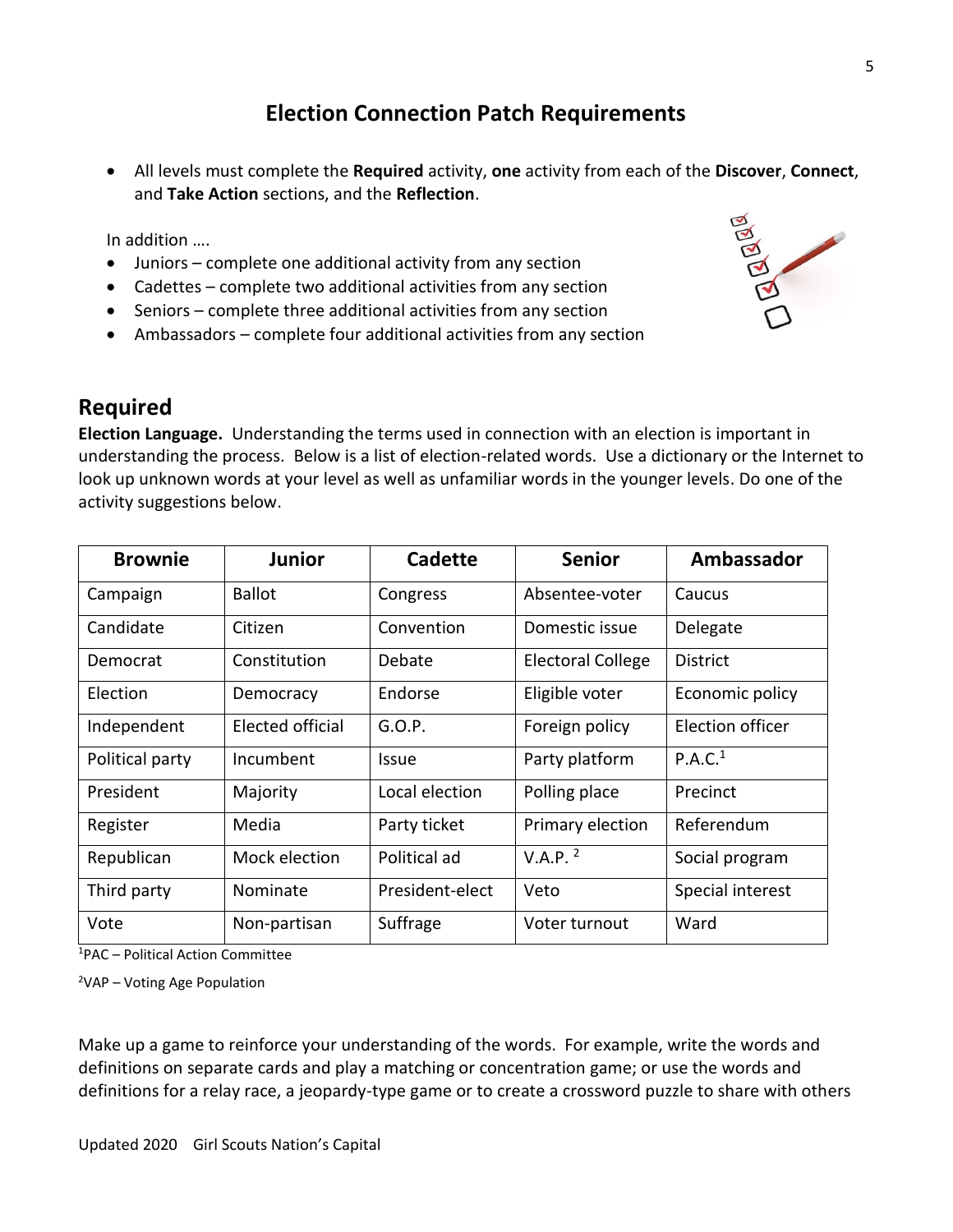### **Discover**

**1. Go on a Treasure Hunt.** Using the U.S. Constitution as your map, discover the answers to the questions below. Be sure to write down where you found those answers.

- How many U.S. Senators can there be from each state?
- Why are there more members of the House of Representatives than the Senate?
- How old do you have to be to be a Senator?
- How old do you have to be to be a representative?
- What is the difference between a bill and a law?
- Which branch of the government can veto a bill that the House and Senate have passed?
- How many votes does it take to overcome a veto?
- Which branch of the government can decide that a law is unconstitutional?
- Come up with two other facts you learned from the Constitution.

**2. Voting History.** All Americans have not always had the right to vote. When was the first national election held in the United States and what type of people were allowed to vote? Identify two other groups that were later granted the right to vote and find out what legislation had to be passed and when members of those groups first voted. Why is being able to vote so important? Create a voting history timeline and be sure to include important dates in the women's suffrage movement.

**3. Voting.** Think of a time that you have voted. Has your Girl Scout troop decided which project to do or what to have for snack by asking girls to raise their hands for the different options? In school, did you vote by secret ballot for people to represent you in the student government or to be in the homecoming court? Did your sports team vote for its team captain? Has your family taken a vote on what to have for dinner or where to go on vacation? What were the different voting methods that you used in each situation? Why do you think different situations use different types of voting? Make a chart that shows times you voted and the method you used. Is there one method you used more than others? If you have never voted, think of situations in which other people have voted. What are some upcoming elections that people can vote in?

**4. Election and Voter Requirements.** Most elected offices have requirements to meet in order to serve in that position. Read Article II of the U.S. Constitution. What are the qualifications for running for president? Could you run for president right now? Research what types of elections your community has. Do people where you live vote for who is going to be mayor or serve on the town council? Is the school board president elected to that position? Research the qualifications for running for office in your town. Are you eligible to run for office or vote? If not, when would you become eligible?

**5. Election '08.** The 2008 U.S. presidential election was historic. What was unique about the candidates running for president and vice president? Use television, newspapers, magazines, and the internet to help you.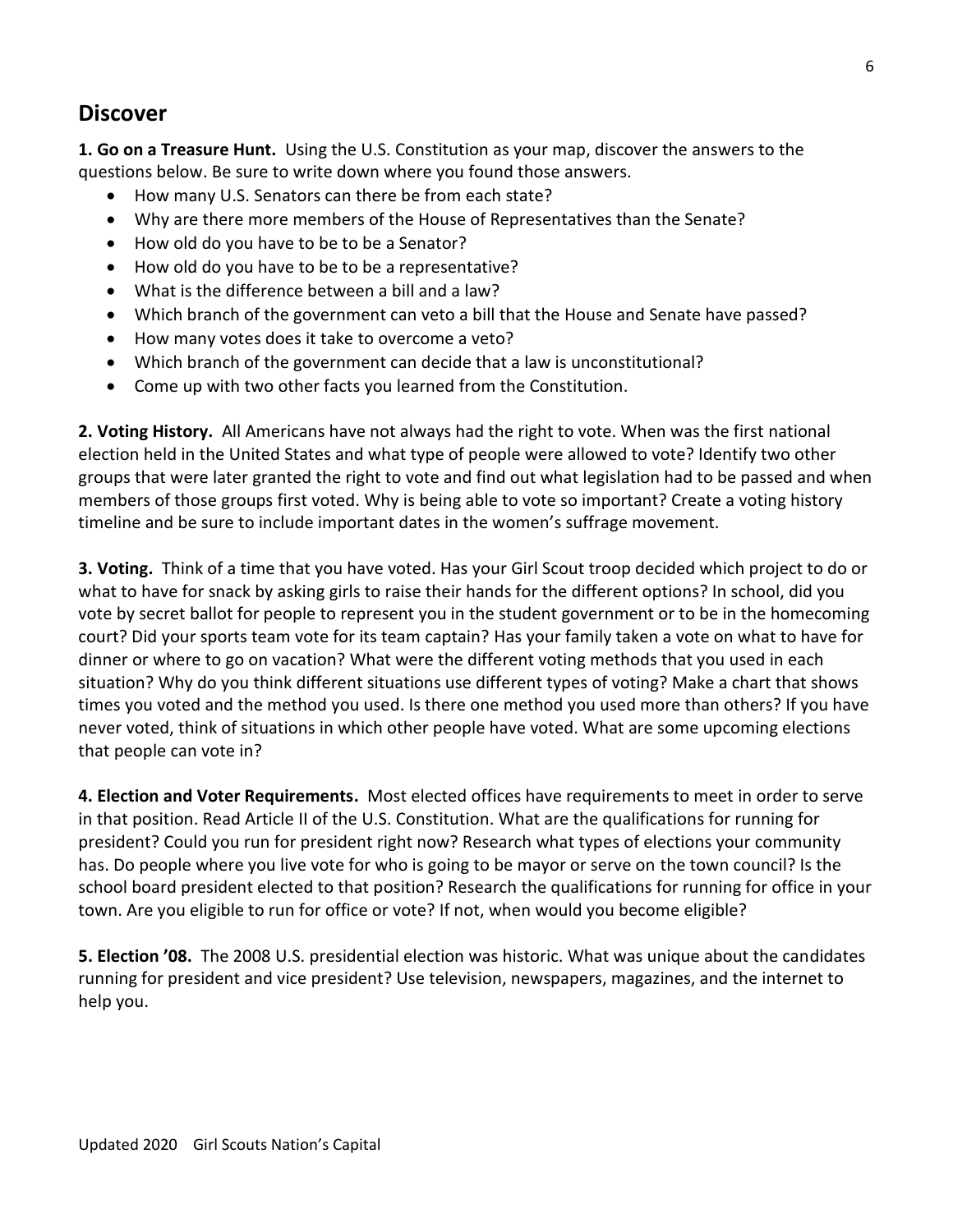**6**. **Electoral College**. What is the Electoral College and what does it do? Why was it created? How is the electoral vote different from the popular vote? How do people become members of the Electoral College? Find out how many electoral votes each state has, locate them on the map and then write the number of electoral votes in that state. Write your state's number in a different color. How many electoral votes are there total?

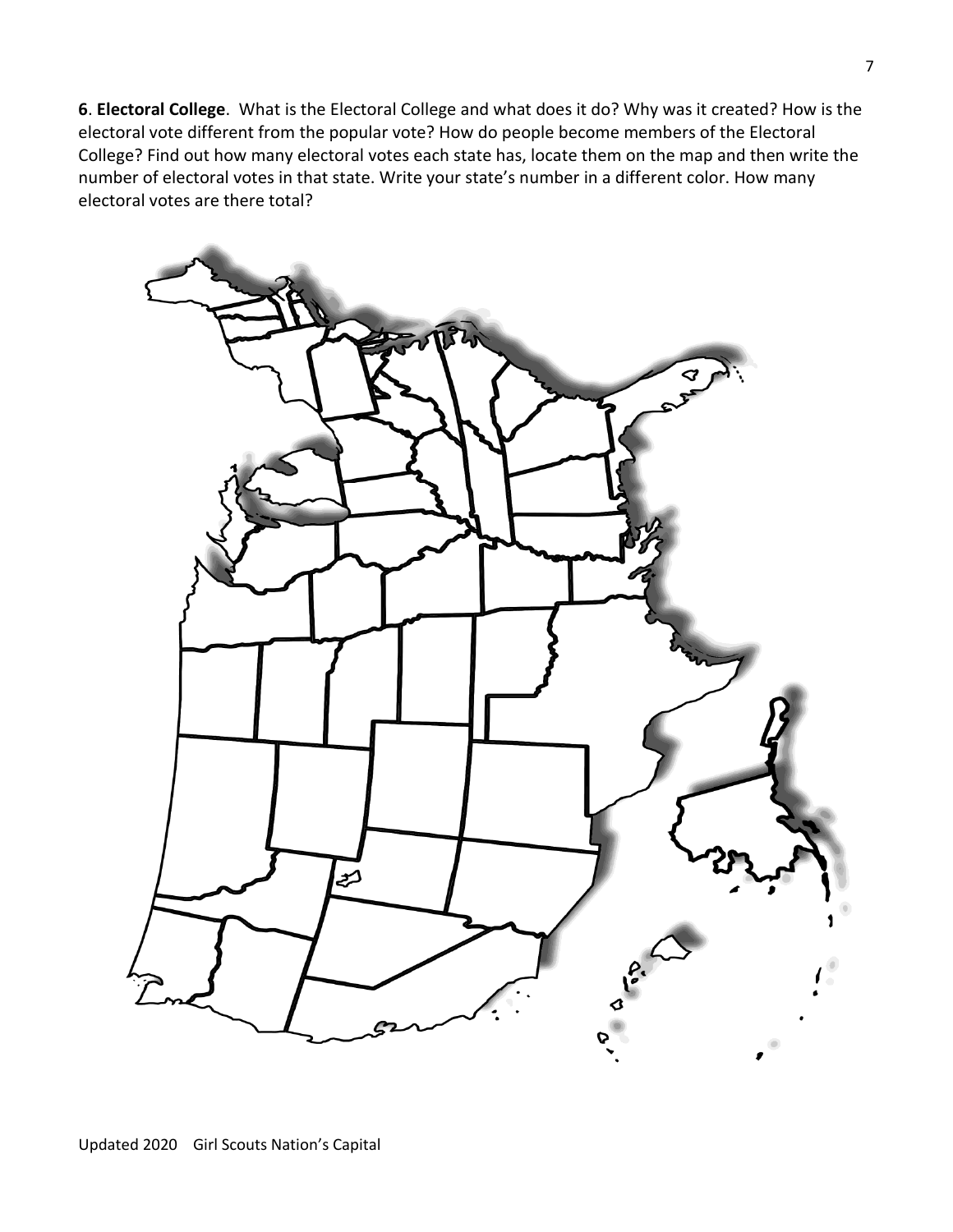**7. Campaign.** In the required activity, you learned about campaigns. What are the elements of a campaign? Do they have themes or main issues? Why is it important for a person running for a position to think carefully about each of the pieces in their campaign and tell the truth?

Imagine you are campaigning for a position – it could be for the President of the USA, a position in your school's student government, a job position you would like to have in the future, or for a space in a college you would like to attend. Using a large poster board, create a campaign poster for yourself. On one side of the poster – think carefully about what your slogan and color palette will be. What issues do you care about? On the other side, use the internet, family photos, and magazines or newspaper clippings to make a collage to tell why you are the best choice. Think about the characteristics that make a good leader – you may get some ideas by reading the words in the Girl Scout Law or thinking about people you know who are leaders and what qualities they have. Make sure to include things that represent who you are and get your message across.

It might be helpful to walk around your neighborhood or other places where campaign signs are posted and take notes on what colors are used and which signs were the most memorable.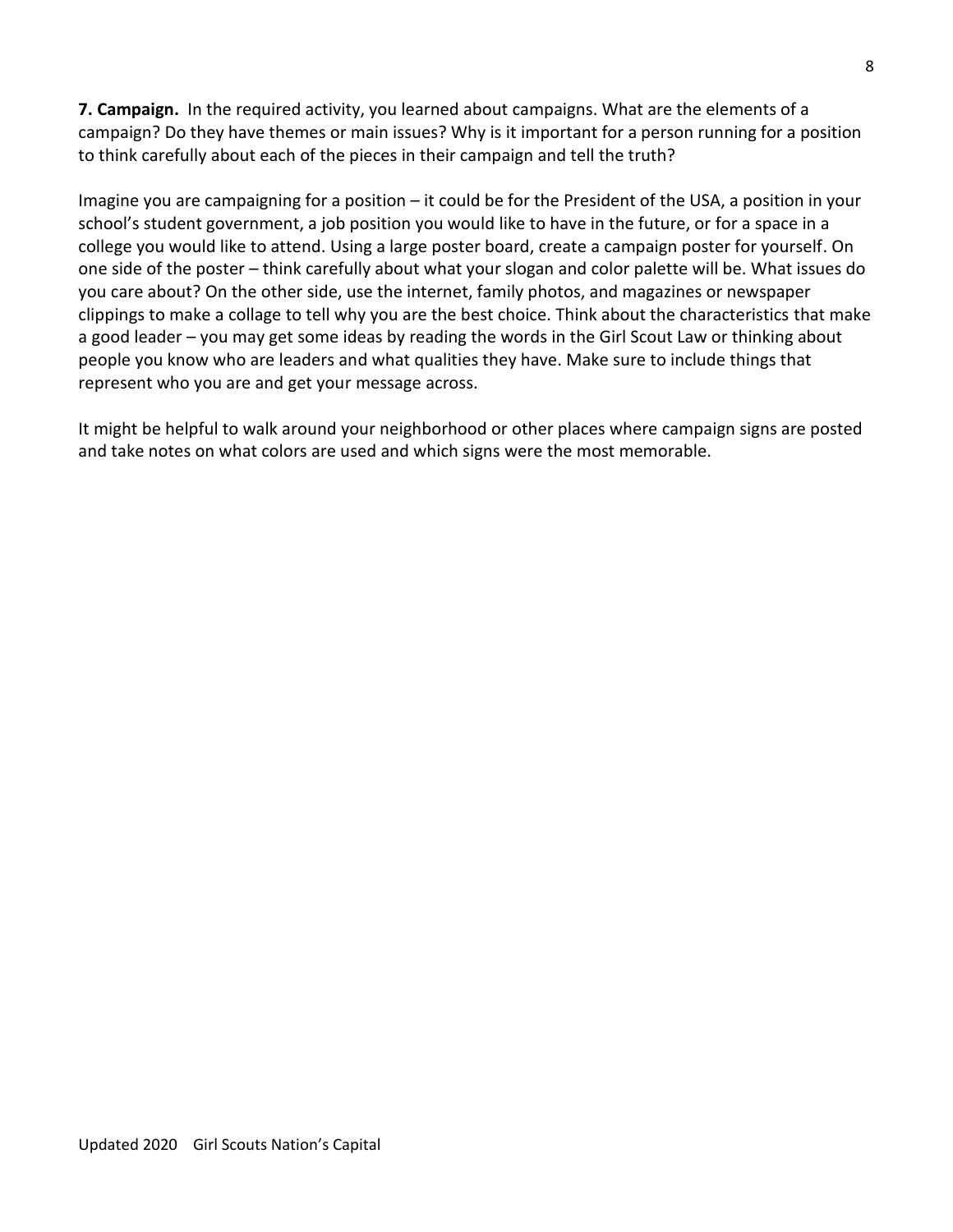- **1. Create a Questionnaire** that you can use to ask your family members about the political party they belong to or elections that were most memorable for them. You may want to find out what party they belong to as well as why they joined that party. What beliefs do the party members share? Work with other members of your troop to come up with questions to ask.
- **2. Interview** an elected official, someone who has run for office or worked on a campaign to help someone get elected, at the local level, statewide or nationally. The person can be someone from the school board, a law enforcement member, the mayor's campaign treasurer or someone else who was elected to a position or worked on a campaign. Take notes and ask questions. You may want to find out why that person ran for office or helped out or what accomplishments or challenges he or she faced in office. If the person you are interviewing is still serving, see if you can spend some time with them and experience firsthand what they do in a day. Remember to get the proper permissions before doing so.



- **3. Mock Election.** Find out if there is an election coming up for your town, state or country. Research two opposing candidates. Find out their positions on several issues and use the information to hold a mock debate within your troop or with another troop. Girls can play the candidates, reporters, the debate moderator and audience members. Then set up and run a mock election for your troop, service unit, or other group. For your election, define voting requirements, provide voter identification cards and develop a process for verifying that girls are registered. Design ballots and a process for issuing, collecting and tabulating the ballots and reporting your election results. Watch voting coverage on the next Election Day or read about the results in the newspaper or online the next day to see how your results compare with the actual election.
- **4. Media.** List five types of media and the role each may play in an election. Find examples of election coverage on TV or in newspapers, magazines or online and analyze the commentary and reporting. Do the examples present a balanced view or do they endorse a particular candidate? What is the impact if a candidate is endorsed by a newspaper or TV station? Compare how different publications present information– do some use charts and cartoons while others use words only? How can you tell an election article from a political ad?
- **5. Surveys and Polls** can be useful tools to help predict what the outcome of an election will be if it is not realistic to ask everyone who will be voting. Pollsters conduct surveys/polls around elections to gauge public opinion by asking a sample of people questions and recording their answers. Research different methods people use to conduct surveys and polls and list at least one positive and negative about each method. Conduct your own poll survey. Maybe you want to ask members of your troop to be your sample group and ask them who they would vote for in an upcoming election and compare the results to the outcome of the actual election. Was your poll an accurate predictor?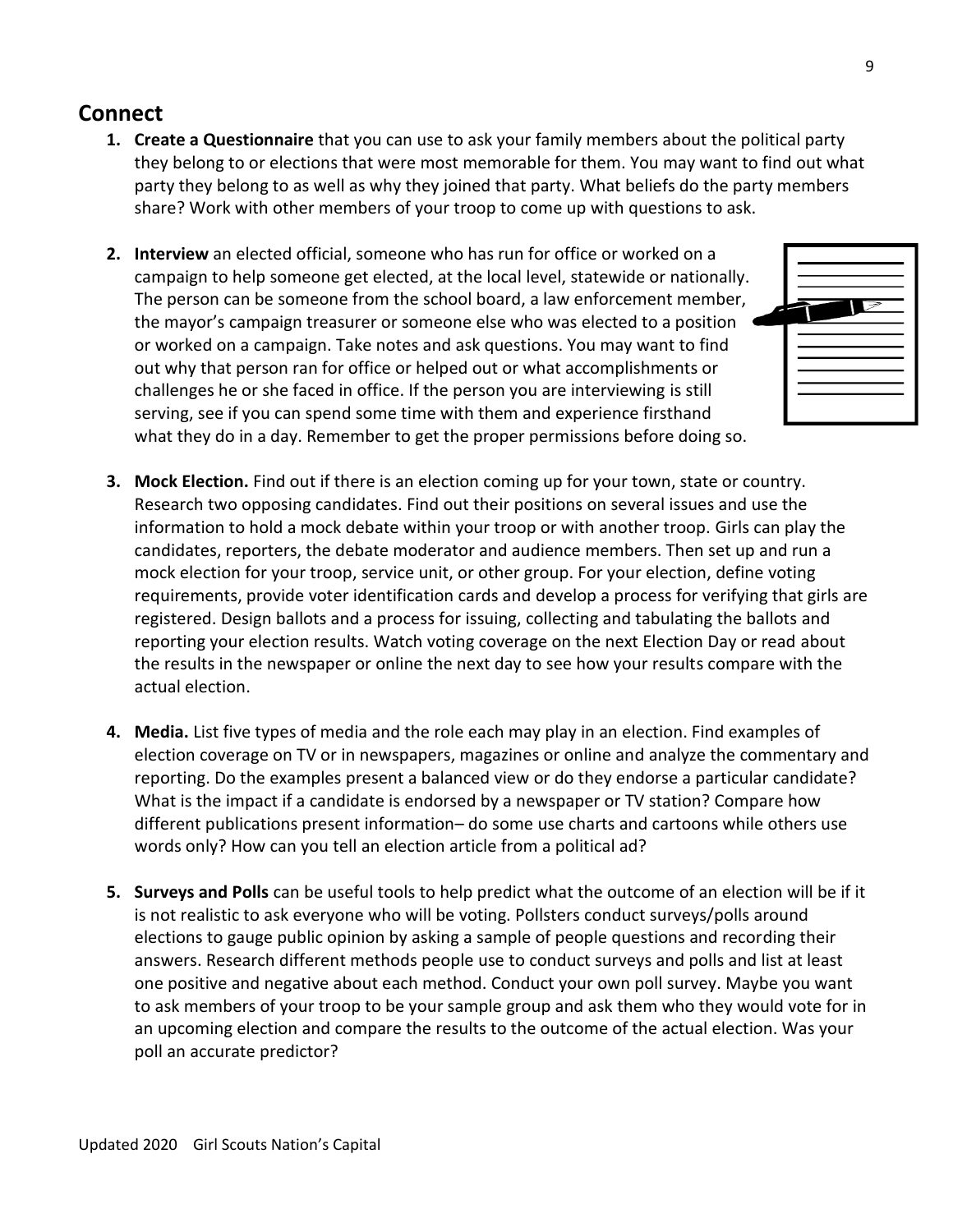## **Take Action**

- **1. Act.** If you did Discover Activity 7 and designed a campaign for yourself for an actual event that is happening to you now, put it to work. Run for a spot on your student government or show why you should be selected for an internship by using the different campaign elements you learned about. It may be appropriate for you to enlist the help of others to get the word out; as you build your team, make sure to share with them the election information you learned.
- **2. Share** what you have learned with people of voting age. For most governmental elections, the voting age is 18 years. Can you think of any 18-year-olds who may not be registered to vote? A good place to start might be high school seniors or college freshmen. What information would be helpful for them to know? Make arrangements to speak with a group or create a handout with the information.
- **3. Write a Letter** to a newly elected official to tell that person about an issue you care about. You may want to write about the pollution problems in a nearby stream or the length of school breaks. Make sure it is an issue that is important to you. If you ask the official to make changes, include ideas and suggestions of your own. Contact the appropriate government office to find the mailing address. Mail your letter.
- **4. Voter Help.** Talk to a number of adults and ask if they voted in the last local or national election. If they did not vote, ask why not? Make a list of reasons people give for not voting. What are some ways you might be able to overcome these factors? Would providing information about absentee voting, getting the word out about a voter registration drive, or creating a voter guide with requirements help? Put one of your ideas into action.
- **5. Make** "I Voted" stickers to hand out to people after they cast their ballots. You can use blank labels and permanent markers to create your stickers. As you design and give out your stickers, think about what you learned and why it is important to vote in elections. You may also make stickers reminding people before the election to vote by writing the date on the stickers along with the word "Vote." If you make extras, wear one of the reminder stickers.
- **6. Vote.** If you are eligible to vote in an upcoming election, register and vote! If you are not eligible, find out what your area's rules are for children accompanying their parents to a polling place. If your parents are voting, see if you can go with them to the polls. Educate other people your age about the rules.